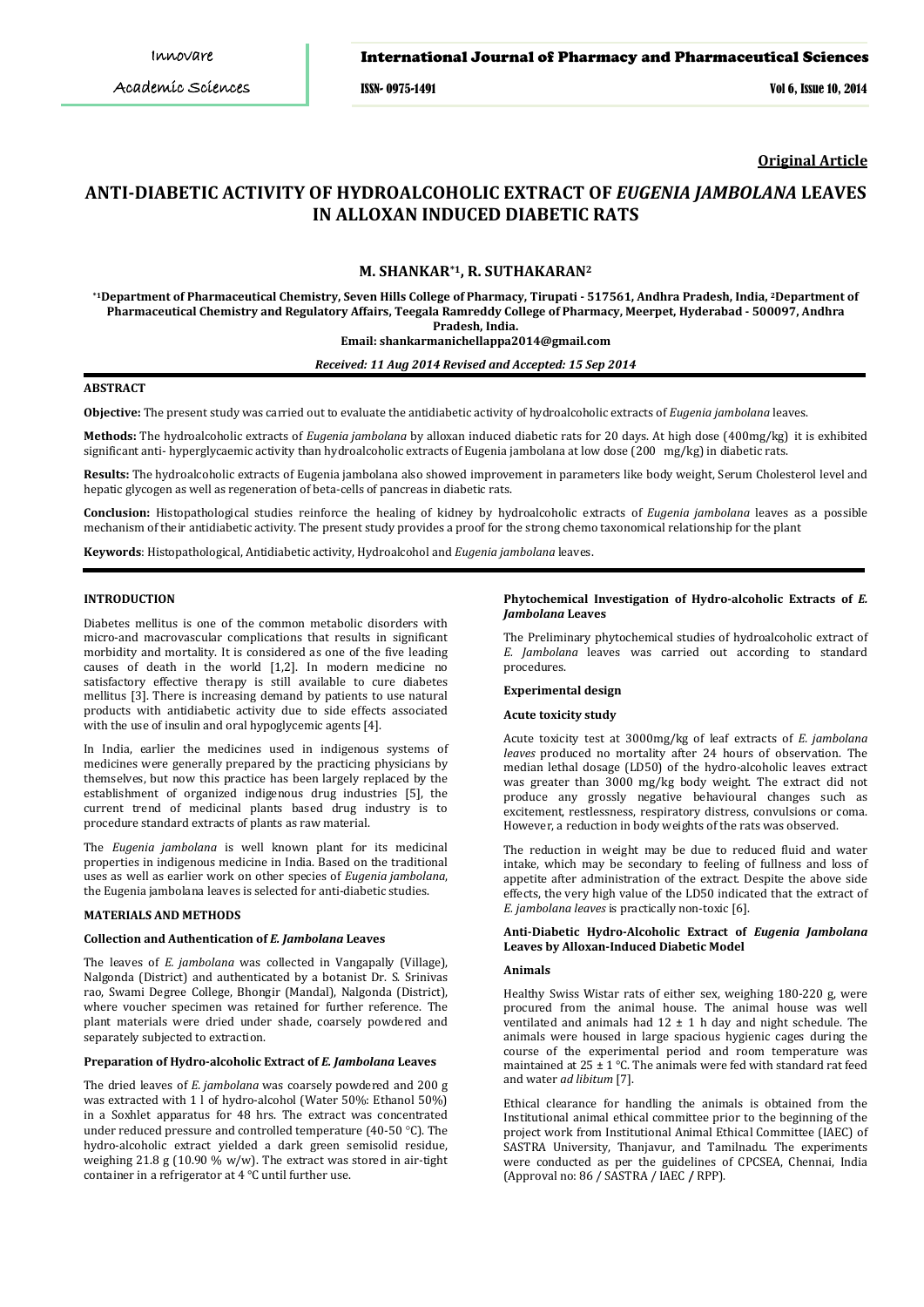#### **Induction of diabetes**

Diabetes was induced by injecting at a dose of 150 mg/kg body weight intraperitoneally. After 1 hour of alloxan administration, the animals were given feed *ad libitum,* and 5% dextrose solution was also given in a feeding bottle for a day to overcome the early hypoglycemic phase. The animals were kept under observation and after 48 hour blood glucose was measured by glucometer. The diabetic rats (glucose level >300 mg/dl) were separated and divided into six different groups for experimental study, with each group containing six animals. The animals were divided into five groups and each group consisted of six rats [8].

#### **Preparation of extracts and standard**

Hydro-alcoholic extract of *E. jambolana* suspensions were prepared in 0.3% sodium carboxy methyl cellulose (CMC) in distilled water. Standard glibenclamide (10 mg/ml) suspension was also prepared in 0.3% sodium CMC and administered orally to the animals with the help of an intragastric catheter.

#### **Procedure**

The rats were divided into five groups containing six animals in each group. Group I was served as normal control and group II as diabetic treated control. Both these groups were received sodium CMC (0.3%, 5 ml/kg bw). Group III was treated with the standard drug glibenclamide at 10 mg/kg bw. Groups IV and V animals were treated with the *E. jambolana* hydro-alcoholic extract at the dose levels of 200 and 400 mg/kg bw. Glucose level in all the animals was measured in 0, 5, 10, 15, 20 days.

On 21st day, all the animals were anesthetized by anesthetic ether and blood was collected from the abdominal artery and kept for 30 min at 4 ºC. Serum was separated by centrifugation at 2500 rpm for 15 min at 4 ºC and used for the biochemical estimations. After the collection of blood samples, A portion of the kidney tissues were fixed in 10% formalin, cut into 5 μm thick sections and stained using heamatoxylin-eosin and histopathological observations were made [9].

#### **RESULTS AND DISCUSSION**

Phytochemical screening of all the extract of *E. jambolana* leaves showed the presence of various chemical constituents, mainly tannins, saponins and flavonoids which may be responsible for its antidiabetic and anti-oxidant properties. The results obtained were comparable and satisfied the standard literature. To ascertain a scientific base for the usefulness of this plant in the treatment of diabetes, it was decided to evaluate experimental design of antidiabetic activity by alloxan-induced model. As expected, in the diabetic control, there was severe hyperglycemia when compared with the normal animals. When compared with the Diabetic control, the hydro-alcoholic extract of *Eugenia jambolana* leaves as shown in Table 1, lowered the elevated blood glucose levels. It was observed that the standard drug Glibenclamide lowered the blood glucose level significantly bringing it nearly back to normal was show in Figure 1, whereas hydro-alcoholic extract of *Eugenia jambolana*  leaves significantly decreased blood serum glucose in the diabetic rats on fifth, tenth, fifteenth and twentieths days compared with the diabetic control rat's blood serum glucose levels.

In the present study, diabetic rats had lower body weights, high blood glucose level as compared to the normal rats, which confirmed the induction of diabetic by alloxan. In spite of the increased food consumption, loss of body weight due to defect in glucose metabolism and excessive breakdown of tissue protein is a characteristic condition in diabetics. The treatment with hydroalcoholic extract of *E. jambolana* leaves improved the average body weights of rats which indicate control over polyphagia and muscle wasting resulted due to hyperglycemic condition.

Alloxan causes massive reduction in insulin release, through the destruction of b-cells of the Islets of Langerhans. In our study, we have observed a significant increase in the plasma insulin level when alloxan diabetic rats were treated with hydro-alcoholic extract of *E. jambolana* leaves. This could be due to potentiation of the insulin effect of plasma by increasing the pancreatic secretion of insulin from existing b-cells of islets of Langerhans or its release from bound insulin. The significant and consistent antidiabetic effect of hydro-alcoholic extract of *E. jambolana* leaves in alloxan diabetic rats may also be due to enhanced glucose utilization by peripheral tissues. Effects of hydro-alcoholic extract of *E. jambolana* leaves on rat kidney histopathology, The area of steatosis in the D and E (EJ 200 mg/kg, EJ 400mg/kg) groups decreased remarkably when compared with that in the control group C (Glibenclamide 10mg/kg); however there was no significant difference in the score of kidney steatosis between the C, E, F groups. Further analysis revealed that the score of steatosis in the D, E, group was significantly reduced, as compared with C group was shown in Figure 2. Acute toxicity test at 3000mg/kg of leaf extracts of *E. jambolana* leaves produced no mortality after 24 hours of observation. The median lethal dosage (LD50) of the hydro-alcoholic leaves extract was greater than 3000 mg/kg body weight.

The extract did not produce any grossly negative behavioural changes such as excitement, restlessness, respiratory distress, convulsions or coma. However, a reduction in body weights of the rats was observed. The reduction in weight may be due to reduced fluid and water intake, which may be secondary to feeling of fullness and loss of appetite after administration of the extract. Despite the above side effects, the very high value of the LD50 indicated that the extract of *E. jambolana leaves* is practically non-toxic.

**Table 1: Effect of Hydro-alcoholic Extract of** *E. jambolana* **Leaves on Glucose Level in Rats With Alloxan Induced Diabetes**

| Group No. | <b>Treatment group</b>               | Dav 0                | Dav 5              | Day 10                | Day 15                | Day 20         |
|-----------|--------------------------------------|----------------------|--------------------|-----------------------|-----------------------|----------------|
|           | Normal Control                       | 98.67+3.45           | $92.56 + 6.23$     | 85.87+8.53            | 91.23+5.89            | 87.48+6.74     |
| Н.        | Diabetic control                     | 375.39±13.67         | 398.45+16.72       | 407.51+13.34          | 436.67+15.49          | 452.74+18.39   |
| Ш         | Diabetic + Glibenclamide 10 mg/kg    | $368.73 \pm 10.45$   | $304.92 \pm 14.39$ | 250.79±14.27          | 233.44±11.25          | 208.25+11.59   |
| $\bf{IV}$ | Diabetic + El 200 mg/kg              | $372.93 \pm 9.67$ *  | $364.42 + 8.7*$    | $336.54 + 13.27*$     | 343.32+11.07*         | 295.84+18.23*  |
| V         | Diabetic + EI $400 \,\mathrm{mg/kg}$ | $377.63 \pm 12.53**$ | 352.38±15.64**     | $316.37 \pm 16.83$ ** | $284.79 \pm 10.64$ ** | 253.70+12.92** |

Between groups comparison was done using one way ANOVA, Values are in mean ± SE; Number of animals in each group = 6; \* p <0.05 Vs Group III, \*\* p <0.05 Vs Group III.





**Fig. 1: Effect of Hydro-alcoholic Extract of** *E. jambolana* **Leaves on Glucose Level**

**Fig. 2: Histological change in kidney tissue in rat representative sections of hematoxylin eosin stained (H & E, X 100)**